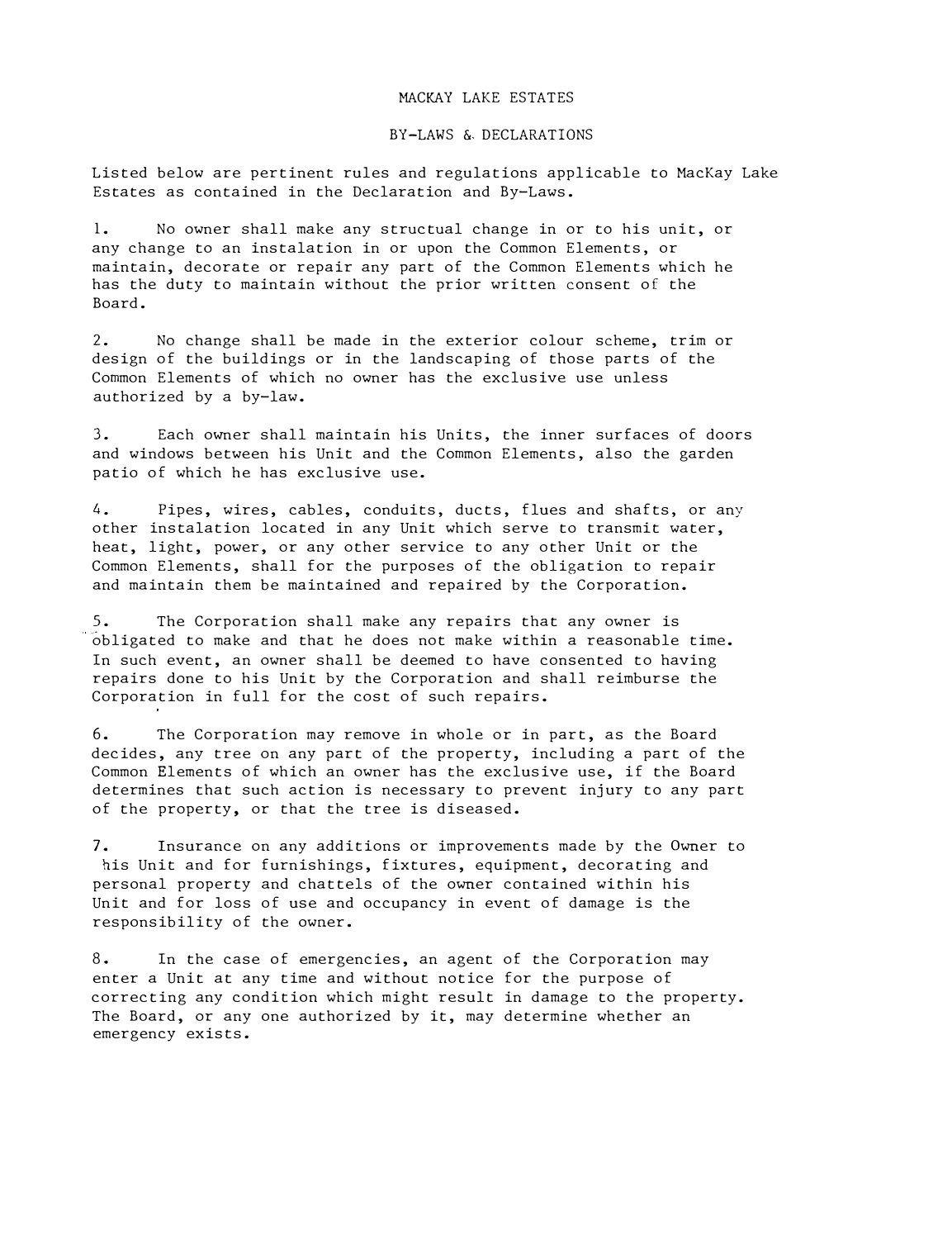9. If an owner shall not be personally present to grant entry to his unit, the Corporation, or its agents, may enter upon such unit without rendering it, or them liable to any claim or cause of action for damages by reason; provided that they exercise reasonable care. The Corporation will have the right to retain a key to each unit.

10. All expenses, charges and costs of maintenance or replacement of the Common Elements and any other expenses which the Board may incur shall be assessed by the Board and levied against the owners in the proportions in which they are required to contribute to the common expenses as set forth in the declaration.

11. The Board shall provide in the annual budget a reserve fund for contingencies, working capital, deficits or replacements, which reserve fund shall be an asset of the corporation. The Board shall advise all owners promptly in writing of the amount of common expenses payable by each of them respectively.

12. Arrears of payments required to be made under the provisions of this Article shall bear interest at the rate of twelve percent per annum and shall be compounded monthly until paid. The Board when so requested in writing by any owner or mortgagee entered on the register shall promptly report any then unpaid common expenses due from any owner which are thirty days past due.

13. The Water closets and other water apparatus shall not be used for purposes other than those for which they are constructed and no sweepings, garbage, rags, ashes or other substances shall be thrown therein.

14. No sign, advertisement or notice other than the usual signs offering a unit for sale or rent with dimensions not exceeding two feet by three feet shall be inscribed, painted, affixed or placed on any part of the inside or outside of the buildings or common elements whatsoever without the prior written consent of the Board.

15. No awnings or shades shall be erected over and outside of the windows or balconies without the prior written consent of the board. Nothing shall be placed on the outside of window sills or projections.

16. The owner shall not place, leave or permit to be placed in or upon the common elements including those of which he has the exclusive use, any debris, refuse or garbage except on days designated by the Board or manager as garbage pick up days. Such garbage shall be contained in properly tied polyethylene or plastic garbage bags.

17. Where debris, refuse or garbage consists of packing cartons or crates, the owner shall arrange **with** the manager for a pick-up thereof and such packing cartons shall not in any event be left outside the unit.